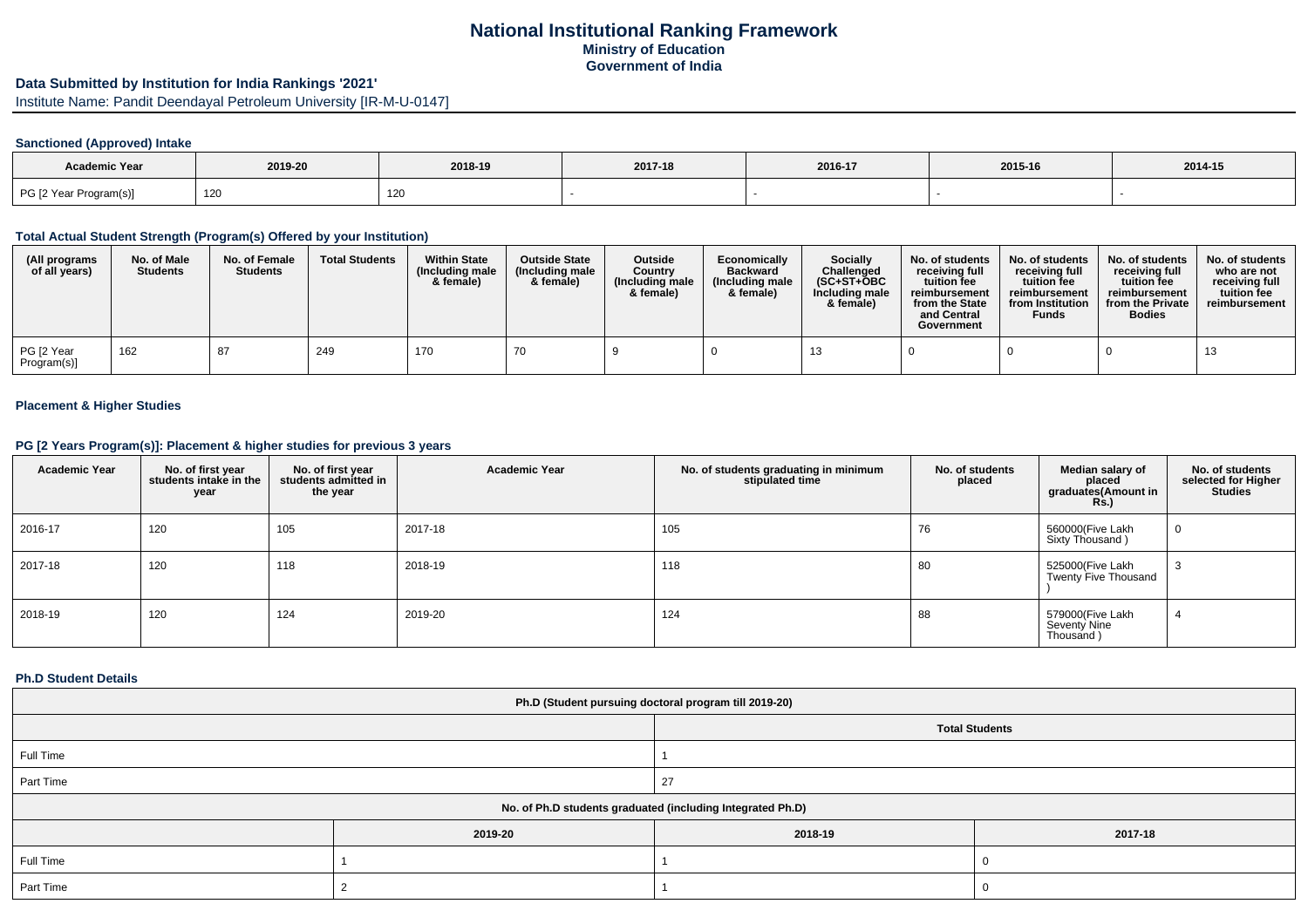#### **Financial Resources: Utilised Amount for the Capital expenditure for previous 3 years**

| <b>Financial Year</b>                                                                                                                                                          | 2019-20                                                                                        | 2018-19                                                                             | 2017-18                                                                             |  |  |
|--------------------------------------------------------------------------------------------------------------------------------------------------------------------------------|------------------------------------------------------------------------------------------------|-------------------------------------------------------------------------------------|-------------------------------------------------------------------------------------|--|--|
|                                                                                                                                                                                | <b>Utilised Amount</b>                                                                         | <b>Utilised Amount</b>                                                              | <b>Utilised Amount</b>                                                              |  |  |
| Annual Capital Expenditure on Academic Activities and Resources (excluding expenditure on buildings)                                                                           |                                                                                                |                                                                                     |                                                                                     |  |  |
| Library (Books, Journals and e-Resources only)                                                                                                                                 | 5215235 (Rupees Fifty Two Lakh Fifteen Thousand Two<br>Hundred Thirty Five)                    | 4908082 (Forty Nine Lakh Eight Thousand Eighty Two)                                 | 5124546 (Fifty One Lakh Twenty Four Thousand Five Hundred<br>Forty Six)             |  |  |
| Expenditure on setting up/upgradation of laboratory                                                                                                                            | 3571076 (Rupees Thirty Five Lakh Seventy One Thousand<br>Seventy Six)                          | 870339 (Rupees Eight Lakh Seventy Thousand Three Hundred   0 (Zero)<br>Thirty Nine) |                                                                                     |  |  |
| Other expenditure on creation of Capital Assets (For setting up<br>classrooms, seminar hall, conference hall, library excluding<br>expenditure on Land , Building, Roads etc.) | 12737992 (Rupees One Crore Twenty Seven Lakh Thirty<br>Seven Thousand Nine Hundred Ninety Two) | 2679434 (Rupees Twenty Six Lakh Seventy Nine Thousand<br>Four Hundred Thirty Four)  | 5928894 (Rupees Fifty Nine Lakh Twenty Eight Thousand<br>Eight Hundred Ninety Four) |  |  |

## **Financial Resources: Utilised Amount for the Operational expenditure for previous 3 years**

| <b>Financial Year</b>                                                                                                             | 2019-20                                                    | 2018-19                                                 | 2017-18                                                 |  |  |
|-----------------------------------------------------------------------------------------------------------------------------------|------------------------------------------------------------|---------------------------------------------------------|---------------------------------------------------------|--|--|
|                                                                                                                                   | <b>Utilised Amount</b>                                     | <b>Utilised Amount</b>                                  | <b>Utilised Amount</b>                                  |  |  |
| <b>Annual Operational Expenditure</b>                                                                                             |                                                            |                                                         |                                                         |  |  |
| Salaries (Teaching and Non Teaching staff)                                                                                        | 65590378 (Rupees Six Crore Fifty Five Lakh Ninety Thousand | 53496016 (Rupees Five Crore Thirty Four Lakh Ninety Six | 46195608 (Rupees Four Crore Sixty One Lakh Ninety Five  |  |  |
|                                                                                                                                   | Three Hundred Seventy Eight)                               | Thousand Sixteen)                                       | Thousand Six Hundred Eight)                             |  |  |
| Maintenance of Academic Infrastructure or consumables and                                                                         | 39639030 (Rupees Three Crore Ninety Six Lakh Thirty Nine   | 28256703 (Rupees Two Crore Eighty Two Lakh Fifty Six    | 24712058 (Rupees Two Crore Forty Seven Lakh Twelve      |  |  |
| other running expenditures(excluding maintenance of hostels<br>and allied services, rent of the building, depreciation cost, etc) | Thousand Thirty)                                           | Thousand Seven Hundred Three)                           | Thousand Fifty Eight)                                   |  |  |
| Seminars/Conferences/Workshops                                                                                                    | 668130 (Rupees Six Lakh Sixty Eight Thousand One Hundred   | 979503 (Rupees Nine Lakh Seventy Nine Thousand Five     | 1173978 (Rupees Eleven Lakh Seventy Three Thousand Nine |  |  |
|                                                                                                                                   | Thirty)                                                    | Hundred Three)                                          | Hundred Seventy Eight)                                  |  |  |

## **Sponsored Research Details**

| <b>Financial Year</b>                    | 2019-20                         | 2018-19 | 2017-18 |
|------------------------------------------|---------------------------------|---------|---------|
| Total no. of Sponsored Projects          |                                 |         |         |
| Total no. of Funding Agencies            |                                 |         |         |
| Total Amount Received (Amount in Rupees) | 560000                          |         |         |
| Amount Received in Words                 | Rupees Five Lakh Sixty Thousand | Zero    | Zero    |

## **Consultancy Project Details**

| <b>Financial Year</b>                    | 2019-20                                  | 2018-19 | 2017-18 |
|------------------------------------------|------------------------------------------|---------|---------|
| Total no. of Consultancy Projects        |                                          |         |         |
| Total no. of Client Organizations        |                                          |         |         |
| Total Amount Received (Amount in Rupees) | 2880000                                  |         |         |
| Amount Received in Words                 | Rupees Twenty Eight Lakh Eighty Thousand | Zero    | Zero    |